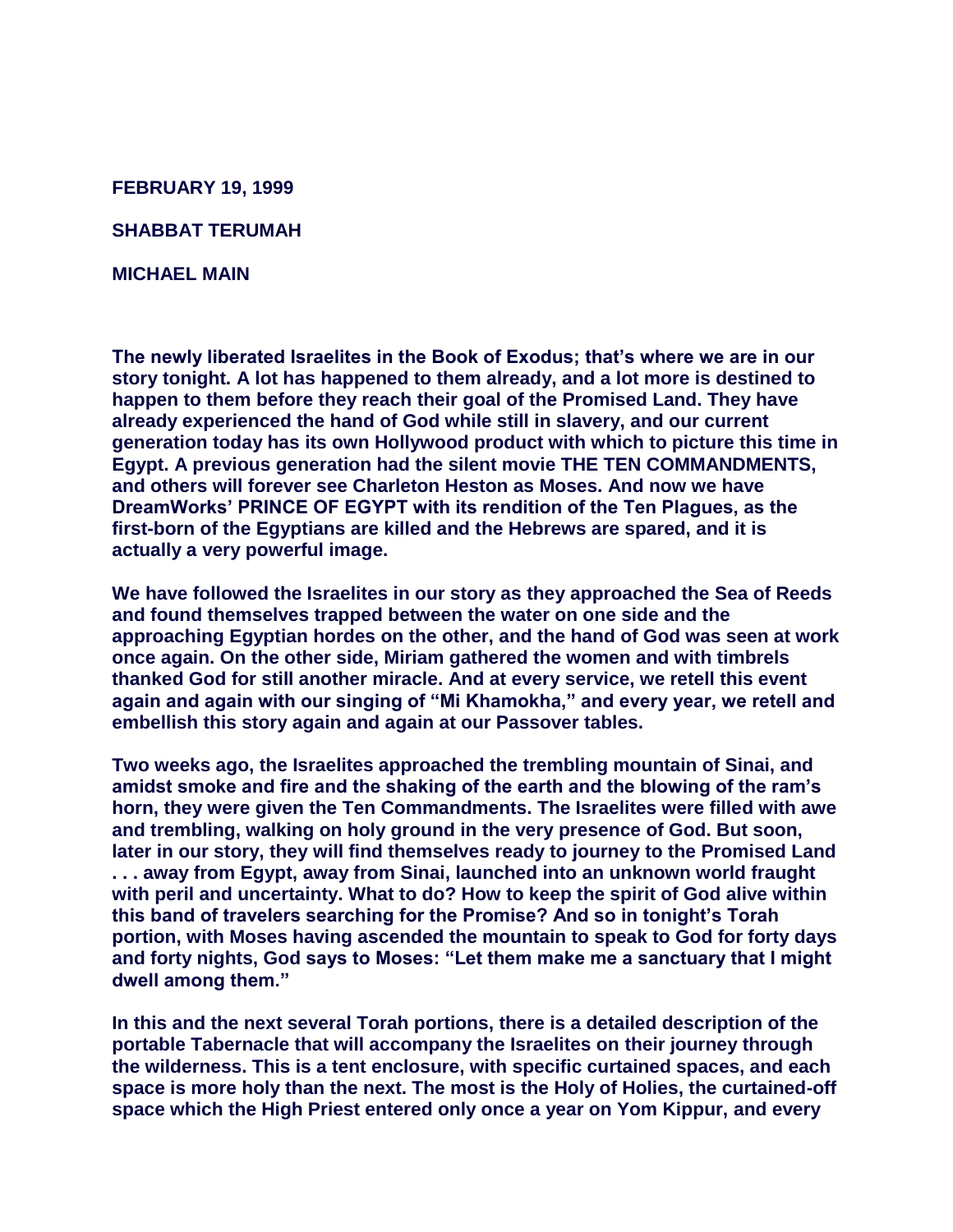**year, we retell the story of the purification of the High Priest, first here in the Tabernacle and later in the Temple of King Solomon, before his entry into this space before God as the representative of the entire Israelite people. Inside of this space is only one structure, the ark which would house the Torah scroll and the stone tablets of the Ten Commandments.**

**We read that this ark was to be a portable structure of acacia wood overlaid with pure gold and with gold rings in its sides in which would be fitted the poles for carrying. And the ark was to be flanked by two golden cherubim. These cherubim would guard the ark as they were said to guard the Garden of Eden from unwanted intruders once Adam and Eve were expelled. "Cherubim" -- not rosycheeked angels that the word "cherubs" brings to mind to our imaginations raised on European Christian-inspired art -- but mighty beings having the body of an animal and the head of a human. One should think of the Sphinx rather than Valentine's Day!**

**Outside of the Holy of Holies was to be another curtained space containing first an acacia-wood table, also portable, with rings and poles. And on this table was to be placed the show-bread, the loaves of bread for the priests. Here was a table to remind the Israelites of their physical natures and their need for the staple of life which is bread. And it is this show-bread that partly explains our tradition of challah for Shabbat.**

**Additionally, in this space in front of the Holy of Holies, there was to be a sevenbranched menorah which was some four-and-a-half feet tall according to Talmudic tradition, and it is a primary symbol of Judaism today. The Temple of Solomon was later to have ten such menorahs, and the Second Temple only one. And it is this single menorah that was taken by the Romans and can be seen represented on the Arch of Titus in Rome to this day. When I saw it, in the Roman ruins, it made a striking impression on me, like, "yes . . . the stories that we have heard and read and studied are true." Here we have the actual evidence, in a carving, made to show the world that Rome had taken the spoils of Israel and had defeated her.**

**And finally, in this space -- this chamber of the Tabernacle -- in front of the Holy of Holies, was the golden alter upon which incense would be offered every morning and every evening.**

**So there you have it, the beginning instructions to Moses by God about the first Sanctuary for the Israelites, the separate and sacred space that was clearly meant to foster a special relationship between God and the people. Perhaps it is a human need to search for inspiring environments, a sacred space in which we can gather our thoughts and feel close to God. And it was important for our ancestors because imagine these people, says Rabbi David Morgolis, encamped in their wanderings around a small object. They would protect it and would seem to draw comfort from it, and the object, describing the ark, would be a box with**